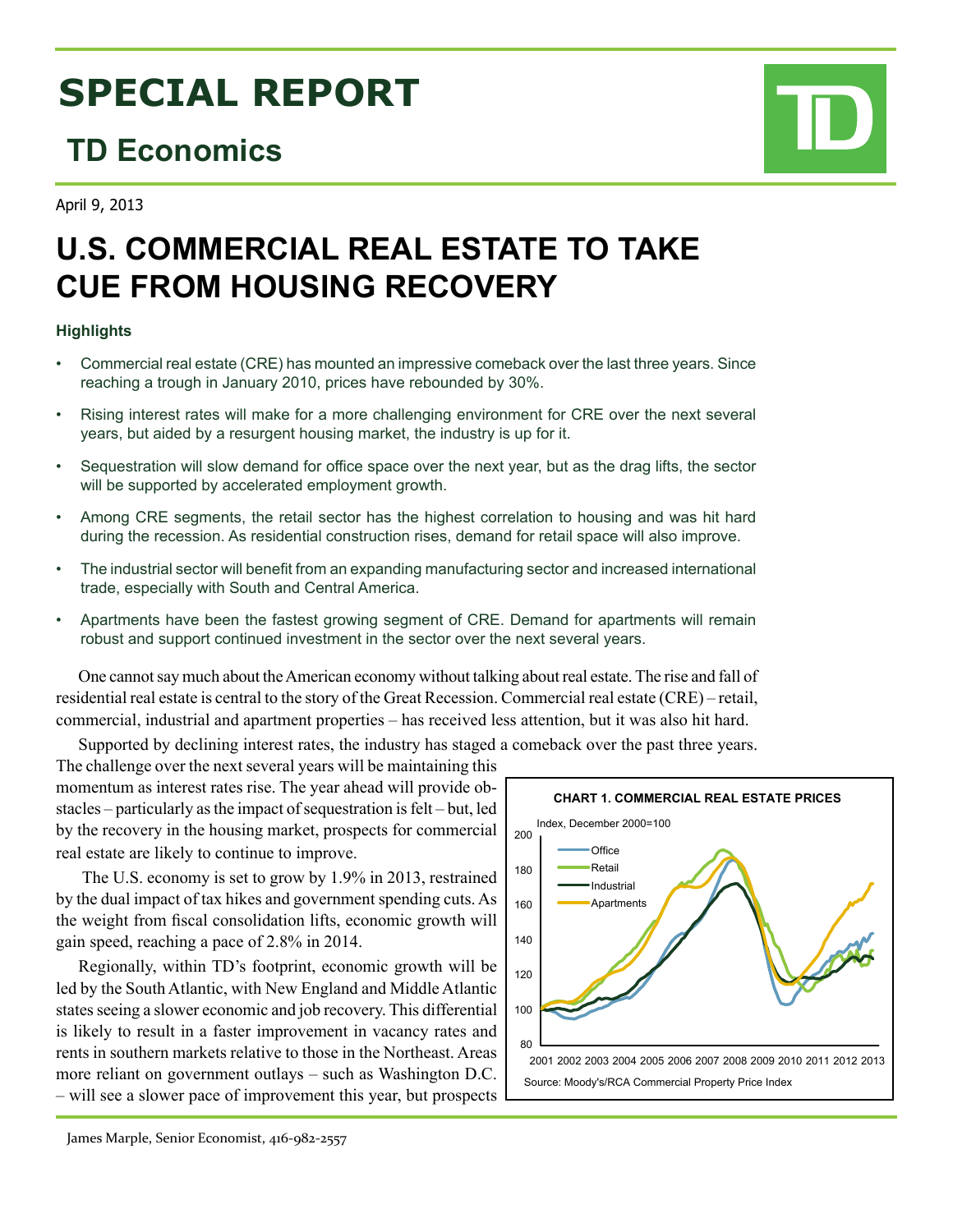

should improve as the impact from fiscal consolidation lessens in 2014.

#### **CRE's turnaround: jobs, but not just jobs**

Commercial real estate is a highly pro-cyclical market and it was hit by a perfect storm during the recession. Not only was demand for commercial space pummeled as the U.S. economy shed 8.8 million jobs, but heightened risk aversion among investors and creditors led to a nearcomplete drying up of funding to the sector. The combination of these two factors led to an unprecedented drop in real estate values over the 2007 to 2010 period. Prices for commercial real estate fell by 40%, compared to 30% for residential real estate.

By the same token, the return to positive job growth and improvement in financial conditions explains the 30% recovery in prices that has taken place to-date. Since reaching a trough in 2010, non-farm employment has risen by 5.7 million jobs. The rebound in job creation has increased the demand for commercial space and led net absorption rates to turn positive across all commercial real estate sectors. In combination with limited new supply, this has led to a decline in vacancy rates.

However, job growth is not the only factor behind CRE's rebound. The low interest rate environment has also played a key role in bringing investors back into the market. Between 2007 and 2012, the yield on 10-year Treasuries fell by 285 basis points. As a result, the spread between commercial real estate yields (capitalization rates) and 10-year Treasury yields rose dramatically (see Chart 2), helping to attract investors in search of yield.

As interest rates rise, this spread will narrow and, eventually, put upward pressure on capitalization rates. Prospects for price growth will then depend on rising rents, which will require further improvement in vacancy rates. Given the outlook for job growth and a resurgent housing market, vacancy rates should move downward over the next two years. As long as the interest rate adjustment is relatively gradual, the ride should be smooth. The main downside risk to the outlook is that if interest rates rise abruptly, it could lead to losses on commercial real estate.

### **Prices have diverged between major and periphery markets**

The improvement in commercial real estate spans across market segments and locations, but the real estate principle of location naturally still applies, with core markets outperforming the periphery by a wide margin. According to Moody's Analytics, commercial real estate prices have rebounded by close to 45% in major markets, but have risen at half that pace in non-major markets. As a result, prices are 9% below their pre-recession peak in major markets, but are still 29% below in non-majors.

The divergence in prices is also evident between urban and suburban areas. The price of office buildings in core business districts (CBD) has rebounded by 74% from its trough and is down just 8% from the pre-recession peak, while the price of office buildings in suburban areas has risen just 14% and is still 37% below pre-recession levels. Drilling down even further, CBD offices in major markets have surpassed their pre-recession peak by 2.3%, while suburban offices in non-major markets have hardly grown

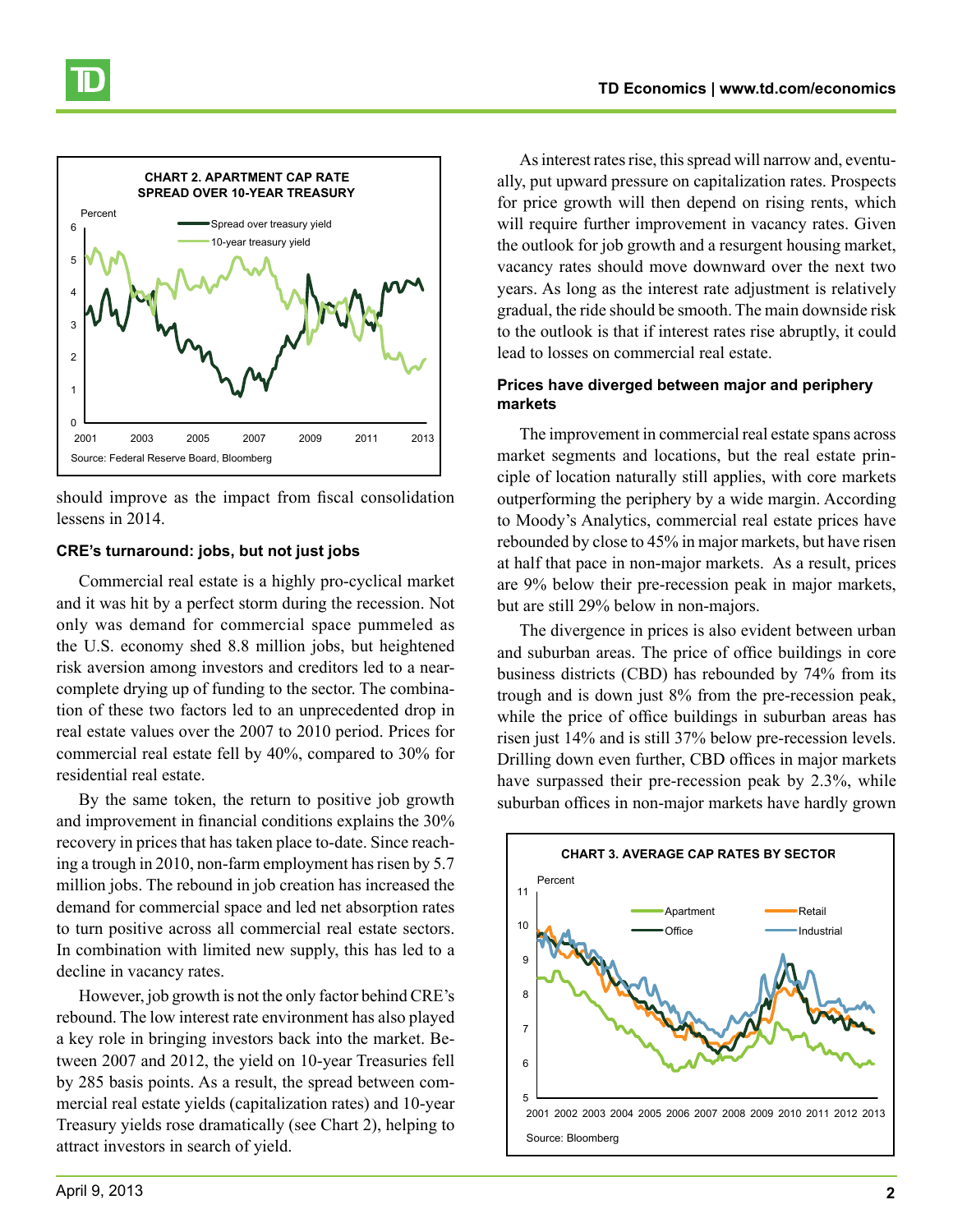

at all and are still a whopping 42.8% below their December 2007 peak.

The unequal nature of the recovery is indicative of a market that has been driven by the search for yield, which has flown first to the largest and best understood markets. This should broaden out with time. Going forward, prospects for prices and rent growth will increasingly depend on economic fundamentals. As such, the large gap in prices that has emerged between major and non major markets and core and suburban areas is likely to narrow. The remainder of this report will consider the outlook for each market segment within commercial real estate.

#### **Sequestration will hinder office employment in 2013**

**CHART 5. EMPLOYMENT GROWTH BY SECTOR** -8 -6 -4 -2  $\Omega$ 2 4 2001 2003 2005 2007 2009 2011 2013 Total non-farm employment Office-using employment Annual average % change Source: Bureau of Labor Statistics, Forecast by TD Economics *Fcst.*

The office market was hit hard by the recession. While

total non-farm employment declined by 6.3% during the recession, employment in office-using sectors – professional and business services, information, and financial services – declined by an even greater 8.3%. Unsurprisingly, vacancy rates for office space also rose dramatically, reaching 16.8% from 12.6% in 2007. Fortunately, as is often the case, office employment has recovered faster than non-office employment since the recession's end. As of February 2013, office employment was only 2.0% below its peak, compared to 2.3% for non-office employment.

Office employment is expected to continue to outperform overall employment over the next year, but will grow at about the same rate as it did in 2012. Similar to the outlook for overall job growth, the challenge for office-using employment will be the cuts to government spending, which will have spillover effects to the private sector – especially professional and business services.

Another challenge for the office sector is business efforts to reduce their real estate footprint. Smart-space design has reduced absorption rates even as employment growth has rebounded. This is particularly true of higher cost areas like New York City. Given the near term outlook for economic growth, businesses are likely to remain in consolidation mode over the next year. However, as the economic recovery strengthens and businesses increasingly turn towards expansion, this trend should ease and lead to a further improvement in vacancy rates.

Office employment will continue to perform better in urban areas relative to suburban, but the outperformance of prices in downtown areas relative to suburban areas will

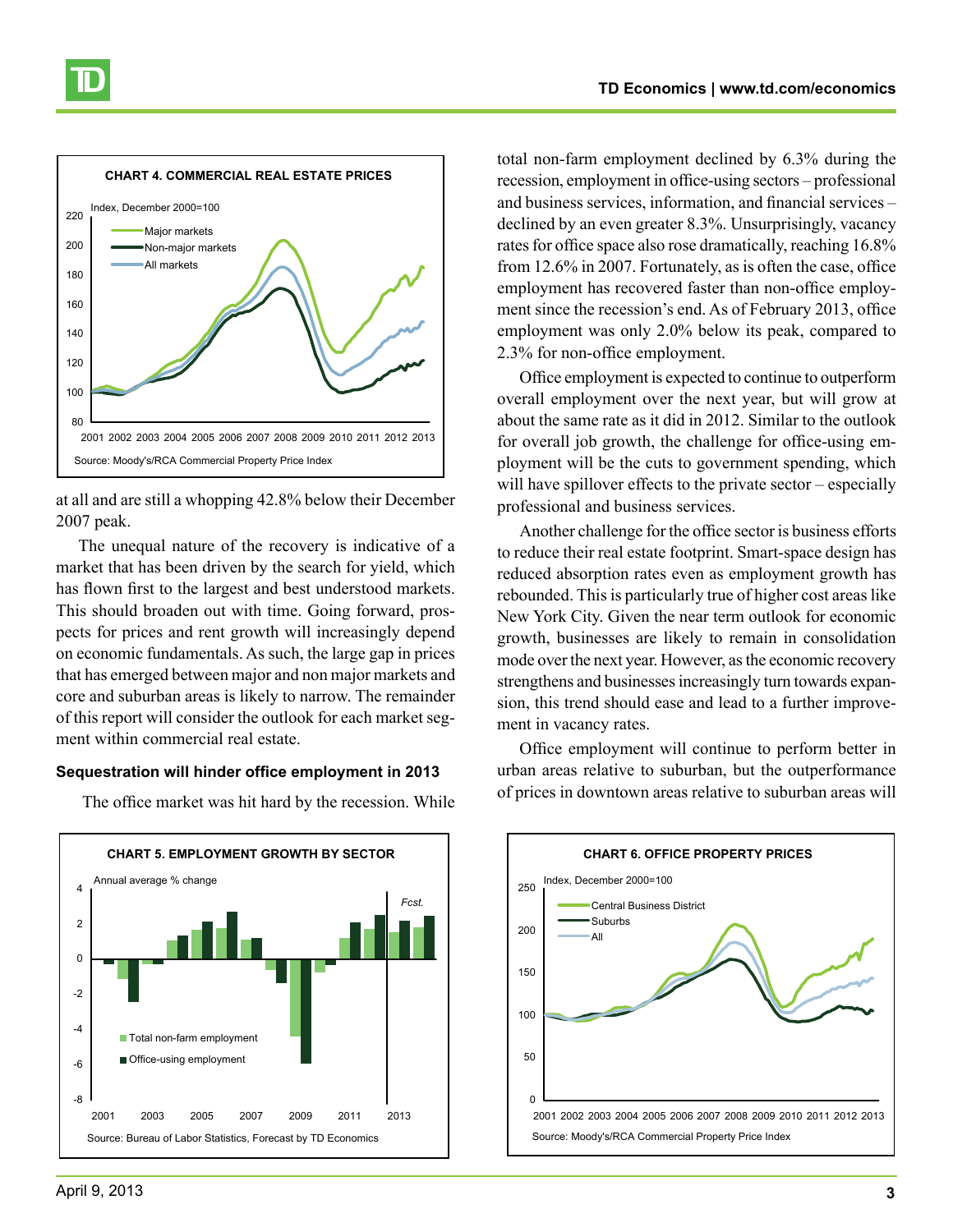begin to diminish. While a price gap existed between offices in central business districts (CBDs) and suburban areas prior to the recession, it has widened considerably in the years since (see Chart 6). The gap that has emerged between prices is not nearly as pronounced for rents, implying a widening spread between office yields in CBD and suburban areas. Over time, this spread is likely to narrow back to more historic norms. Reflecting lower vacancy rates, rent growth in CBDs is likely to outpace that in suburban areas. At the same time, the higher spread is likely to draw investors to suburban areas, further helping to narrow the gap in prices.

#### **Retail sector faces challenges, but should be supported by housing recovery**

Of all the sub-sectors within commercial real estate, the one that has faced the most challenges is retail. Much of the difficulty faced by the retail market is a direct consequence of the recession and its concentration in the housing market. And, like the housing market, the greater hangover in the retail sector is the result of overbuilding prior to the recession. Elevated vacancy rates for retail space are due to positive net-completion rates at the same time that net absorption turned negative.

While construction activity has now been reduced, absorption has been slow to pick up. The tepid rise in absorption for retail space is due in large part to the slow nature of the consumer recovery, but also to the growth of online shopping that has increased competition with traditional bricks and mortar retail space. While online competition will continue to be a headwind for the retail sector, the outlook is still positive, given its close correlation with housing.

vestment with a lag of about a year, and housing is expected to grow by over 15% over the next two years. Similar to the outlook for offices, opportunities in retail

space are likely to expand outside of the urban core to suburban areas. While the housing recovery to-date has been driven by multi-family construction, several years of under building have left single-family market ripe for recovery, which will also increase demand for retail space in lower density areas.

Growth in retail investment tends to follow residential in-

#### **Manufacturing resurgence will give support to industrial sector**

Just looking at vacancy rates, industrial properties have outperformed both retail and office properties. From a high of 14.6% in June 2010, the vacancy rate for industrial space fell to 12.8% in the fourth quarter of 2012. Some of the difficulty faced by retailers has benefited the industrial sector by increasing demand for warehousing space from online retailers. This is a trend that will likely continue in the years ahead.

Demand for industrial space should also continue to be supported by growth in U.S. manufacturing. Amidst the cyclical recovery, a secular shift is occurring in manufacturing that is leading the sector to expand capacity and add jobs in a way that it has not done in more than a decade. This manufacturing resurgence is supported by low energy costs due to the shale gas revolution and the manufacturing sector's increasing competitiveness relative to its international peers (see [report](http://www.td.com/document/PDF/economics/special/md1012_onshoring.pdf)).





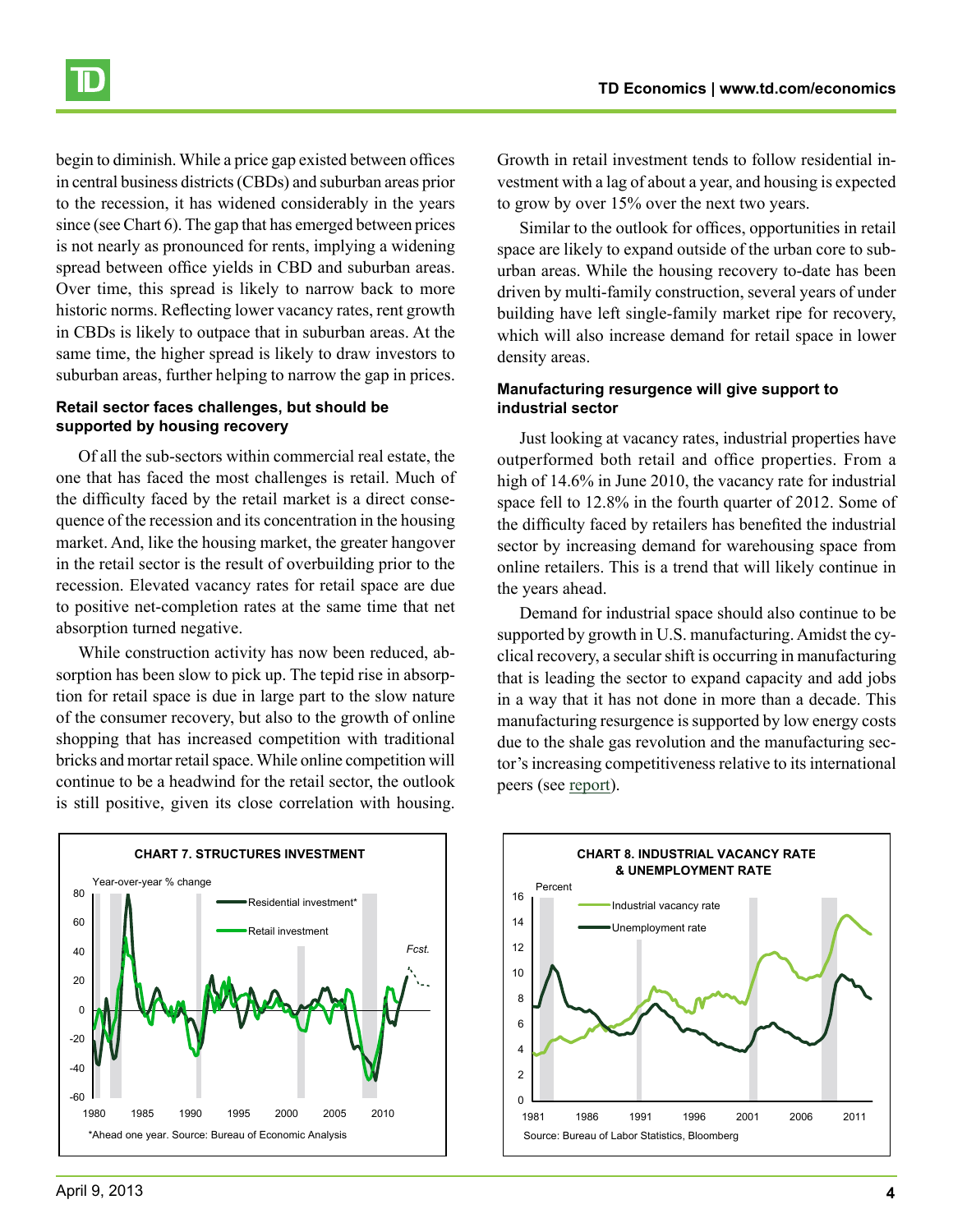Growth in manufacturing will benefit coastal markets that are more exposed to foreign trade. U.S. exports are likely to be one of the fastest components of overall economic growth over the next several years. Moreover, the patterns of trade are more likely to shift to greater trade with North, Central and South America, creating opportunities for regions that are more oriented to north-south trade.

Nonetheless, despite an overall good news story, the industrial sector will not be immune to the relatively slow pace of overall economic growth over the next year. The vacancy rate for industrial properties has a close relationship to the unemployment rate (see Chart 8). The unemployment rate is expected to average 7.7% in 2013, edging up from the 7.6% rate reached in March. The lack of improvement in unemployment is also likely to slow the recovery in industrial vacancy rates. This should prove temporary, and stronger growth in both the U.S. and its global trading partners will lead to greater improvement in 2014.

#### **Apartment sector still has room to grow**

While demand for retail, office, and industrial space is largely driven by employment growth, demand for apartments has been influenced by the decline in the homeownership rate, which has led to an increase in renter households – and therefore demand for apartments. The increase in demand relative to new supply has led the rental vacancy rate to fall to 8.7%, the lowest level since 2001.

Going forward, a backdrop of robust demand should continue to drive investment in the sector. The key factor behind future apartment growth is the number of renter households, which is a function of growth in households

and the homeownership rate. Over the next several years, 1.4 million new households per year are likely to be formed across the United States. Assuming no further declines in the homeownership rate – which currently sits at 65.4% – this implies an additional 450,000 rental households per year.

 While some of these households will end up renting single-family homes, demand for apartments is likely to support continued growth in construction over the next few years. In 2012, 222,000 rental-purpose multi-family units were started – over 50% below the expected growth in renter households.

#### **Southeast outperformance to stretch across all CRE segments**

The previous discussion has outlined the main macro trends influencing commercial real estate. Of course, the picture will vary considerably by region. In TD's footprint across the East Coast, a similar pattern is likely to emerge across all segments of CRE: the strongest growth will be visible in the South Atlantic, which is expected to lead the country in terms of economic growth, but was also hit hardest by the collapse in construction.

The best performers in terms of office job growth in 2013 are likely to be in areas that have exposure to housing, energy and technology and less exposure to government. Consistent with faster economic growth, we expect stronger performances in the South Atlantic, especially in North Carolina, South Carolina, and Florida. Within Florida, the steep reduction in office completions in Miami and Orlando over the past several years should lead these markets to see the fastest improvement in vacancy rates.